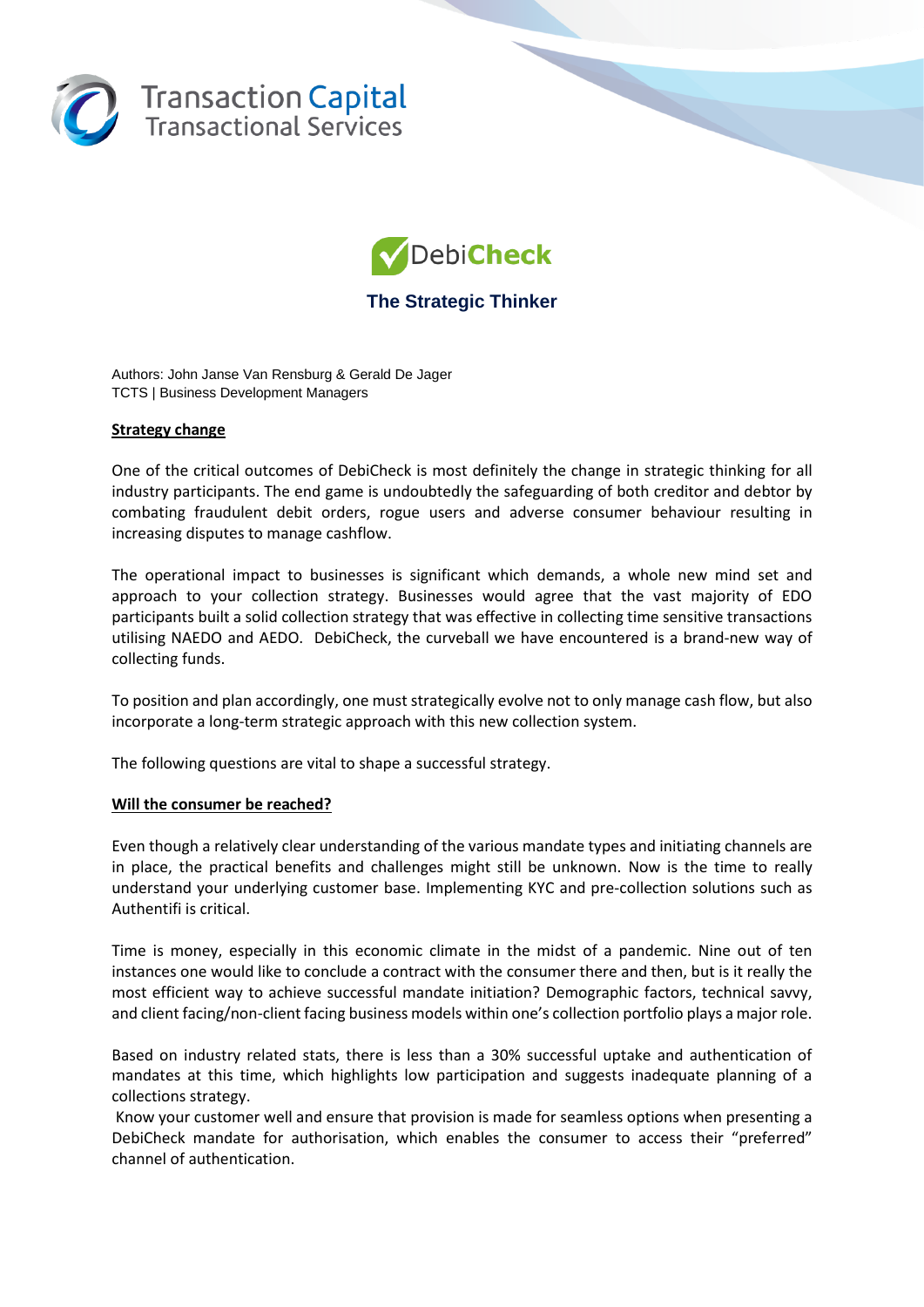

## **Will the consumer know what DebiCheck is?**

Whilst it is almost a certainty that the SARB will unlikely amend the sunset dates of NAEDO and AEDO, we are unsure if the public has a good grasp of DebiCheck. Although industry committed to consumer education on various media platforms, it is evident that it is not as far reaching as it should be.

Aligning one's sales strategy and equipping teams with a thorough understanding of DebiCheck is vital. This will aid in managing customer queries, conclude a sale that much quicker and save costs.

Consumer drop off is a reality during the mandate authentication process. Educating consumers on DebiCheck will be a new workstream to the business origination phase, and the responsibility will lie with you as creditor.

## **What authorization channels will be preferable towards a specific target market**

Will a specific target market/segment have an impact on the preferred method of mandate initiations? Or will a "one size fits all" approach be the more viable option?

Perhaps it is time to really scrutinise and analyse one's own data. A better understanding of consumer behavior, requirements, and technical capabilities will most definitely enable more cost-efficient decision making. The market segment together with industry variables is something which requires a clear and detailed understanding.

## **The impact of premium fluctuations, increases, arrears and amendments**

The nature of one's product is of vital importance. The general fluctuations on premiums, which can be driven by various factors, is something to fully understand in order to ensure the full benefit of DebiCheck

However, DebiCheck is not a guarantee for a successful collection.

It is vital to understand that even authenticated mandates have a disputability window which some consumers may take advantage of. Therefore, the reason to perhaps speak to the market leading experts in this regard and ensure that the correct mandate type is used to align with the debtor book.

After all, from a creditor perspective, full advantage should be taken of the benefits which DebiCheck aims to introduce, considering that DebiCheck does come at a premium!

## **Calculating cost impact**

What impact will DebiCheck have on cashflow, and can it be quantified in any way?

Let's use a simple but practical example:

- Collections book made up as follows:
- 5,000 debit orders per month
- Average value of R350 per collection
- Unpaid ratio of estimate 20%
- Dispute ratio of estimate 5%